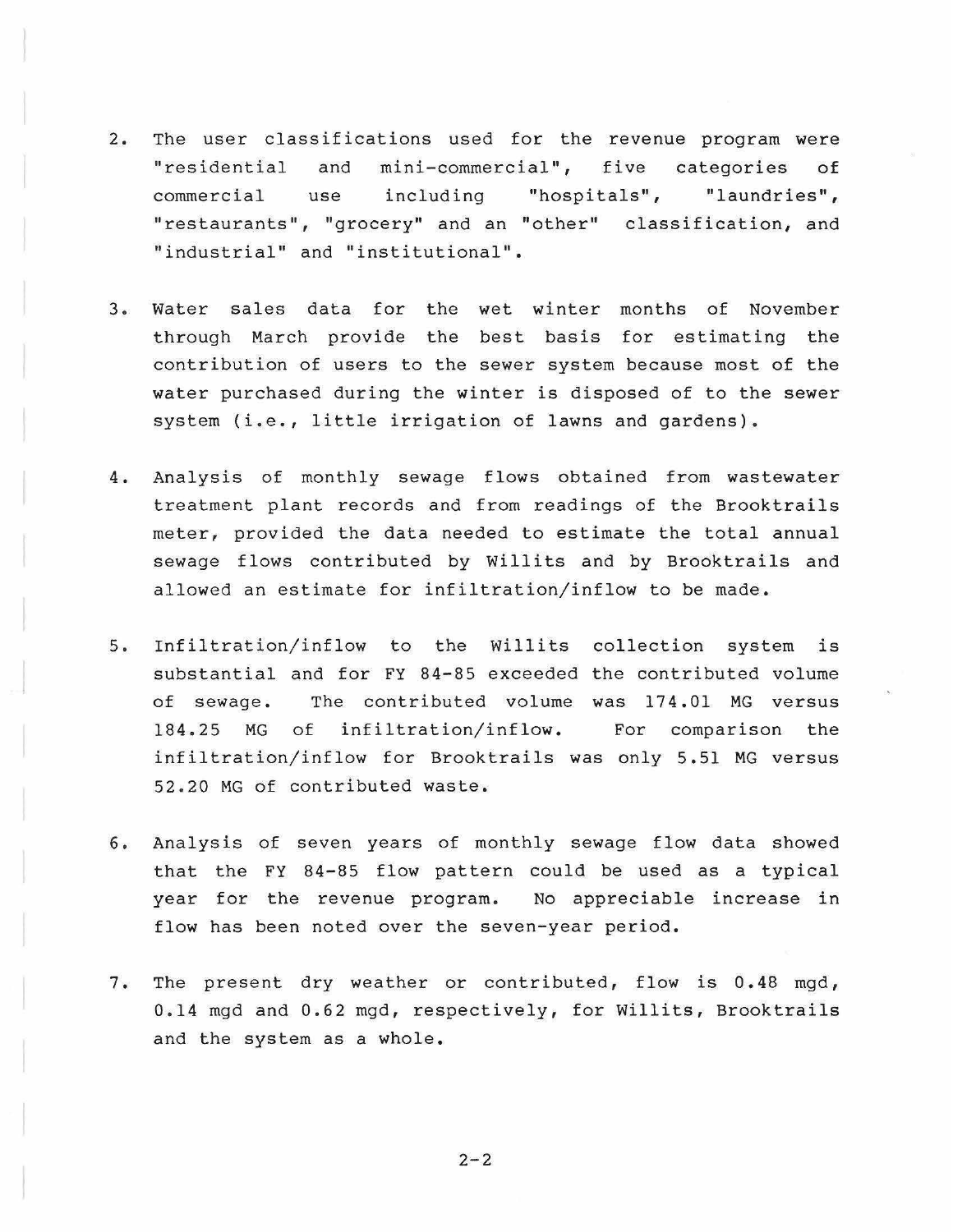# TABLE 5

#### CITY OF WILLITS

## HPSTEHRTER REVENUE PROGRAM AND RATE ANALYSIS

## CONTRIBUTED AND I/I COMPONENTS OF SEVAGE FLOW FOR FY 84-85

in and

|                                               |                                          |                                        |                                                                                                                                                                                                                                                                                                                                                                                                                                                                                                                                                                      | Sewage Flow<br>and the same control and control and control and |                    |                                           |                                                  |                             |                                      |  |
|-----------------------------------------------|------------------------------------------|----------------------------------------|----------------------------------------------------------------------------------------------------------------------------------------------------------------------------------------------------------------------------------------------------------------------------------------------------------------------------------------------------------------------------------------------------------------------------------------------------------------------------------------------------------------------------------------------------------------------|-----------------------------------------------------------------|--------------------|-------------------------------------------|--------------------------------------------------|-----------------------------|--------------------------------------|--|
|                                               |                                          | Willits                                |                                                                                                                                                                                                                                                                                                                                                                                                                                                                                                                                                                      |                                                                 | <b>Brooktrails</b> |                                           |                                                  |                             | Total<br><b>Book come to</b>         |  |
| Description                                   | MG                                       | agd                                    | χ                                                                                                                                                                                                                                                                                                                                                                                                                                                                                                                                                                    | MG                                                              | mad                | x                                         | MG                                               | agd                         | $\mathbb{X}$                         |  |
| winds of the country of the collection of the | age value sales with value of            | <b>CONTRACTOR</b> MATERIAL             |                                                                                                                                                                                                                                                                                                                                                                                                                                                                                                                                                                      | <b>Manufacturer and Constitution of the Constitution</b>        |                    |                                           |                                                  | <b>Butter Britain</b>       | Denviser exception (de               |  |
| Total Hastewater                              | 358.26                                   | .982                                   | 86.1%                                                                                                                                                                                                                                                                                                                                                                                                                                                                                                                                                                | 57.71                                                           | .158               | 13.9%                                     | 415.97                                           | 1.140                       | 100.02                               |  |
| Contributed Wastewater                        | 174.01<br>mail and addressed with a det- | .477<br>1994 Hotel Mary Loan Addressed | 76.9%<br>$\label{eq:3} \begin{minipage}{.4\linewidth} \begin{minipage}{.4\linewidth} \begin{minipage}{.4\linewidth} \begin{minipage}{.4\linewidth} \begin{minipage}{.4\linewidth} \end{minipage} \end{minipage} \end{minipage} \end{minipage} \begin{minipage}{.4\linewidth} \begin{minipage}{.4\linewidth} \begin{minipage}{.4\linewidth} \begin{minipage}{.4\linewidth} \end{minipage} \end{minipage} \end{minipage} \begin{minipage}{.4\linewidth} \begin{minipage}{.4\linewidth} \begin{minipage}{.4\linewidth} \begin{minipage}{.4\linewidth} \end{minipage} \$ | 52.20<br><b>STOR CARD HER HER CARD HERE!</b>                    | .143               | 23.1x<br><b>CARD AND HORIZON BUSINESS</b> | 226.21<br><b>Christmas Composition Addressed</b> | .620<br>100100-000000-00000 | 100.02<br>approprimers and deposited |  |
| Infiltration/Inflow                           | 184.25                                   | .505                                   | 97.1%                                                                                                                                                                                                                                                                                                                                                                                                                                                                                                                                                                | 5.51                                                            | .015               | 2.9%                                      | 189.76                                           | .520                        | 100.0%                               |  |

#### Peak Daily Infiltration (Based on 1985 Data)

| Maximum Daily Flow (mgd)<br>Contributed Flow (egd) | 2.990<br>. 620 |  |  |
|----------------------------------------------------|----------------|--|--|
|                                                    |                |  |  |
| Infiltration/Inflow (mgd)                          | 2.370          |  |  |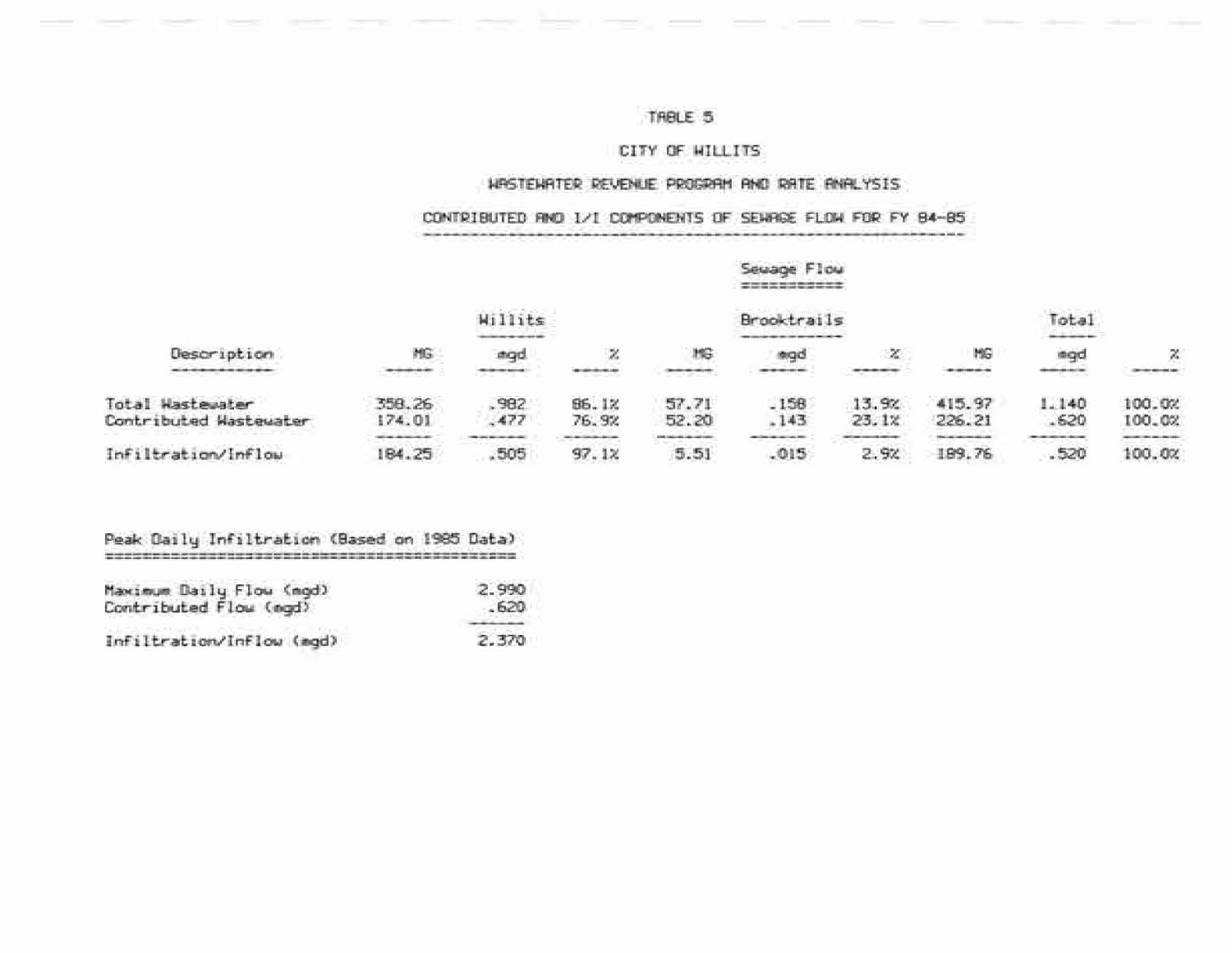Wastewater strength characteristics (i.e., BOD and suspended 8. presently available for commercial, solids) are not industrial or institutional users in Willits. Typical values for these constituants included in the State guidelines were thus used for allocating costs. The plant influent average BOD and suspended solids values for 1985 were used for the residential-mini-commercial category, for Brooktrails and for other users not referenced in the State guidelines.

#### System Evaluation

- 1. Although a revenue program is not a wastewater master plan, estimates of system and plant present worth and replacement needs are required in order to estimate revenue requirements for replacement and reserve funds.
- 2. The present replacement cost for the sewage collection system is approximately \$1.8 million. Updating a cost estimate prepared by others in 1974 showed that the present day system rehabilitation costs would be in the \$1.1 million range. It is believed that sewer system repairs and replacements should have the highest funding priority because of the advanced deterioration of the system and severe infiltration/inflow problems.
- approximate treatment plant present worth, 3. The or. replacement, cost is in the \$3.5 to \$4 million range. The City has estimated the replacement value of equipment and other items with relatively short service lives to be approximately \$650,000.
- 4. Many of the improvements recommended in Barrett, Harris and Associates, Inc. 1983 report dealing with expansion and improvements to the plant have been addressed by the City or are no longer needed. Sludge processing equipment has been purchased for installation this year. A mobile generator

 $2 - 3$